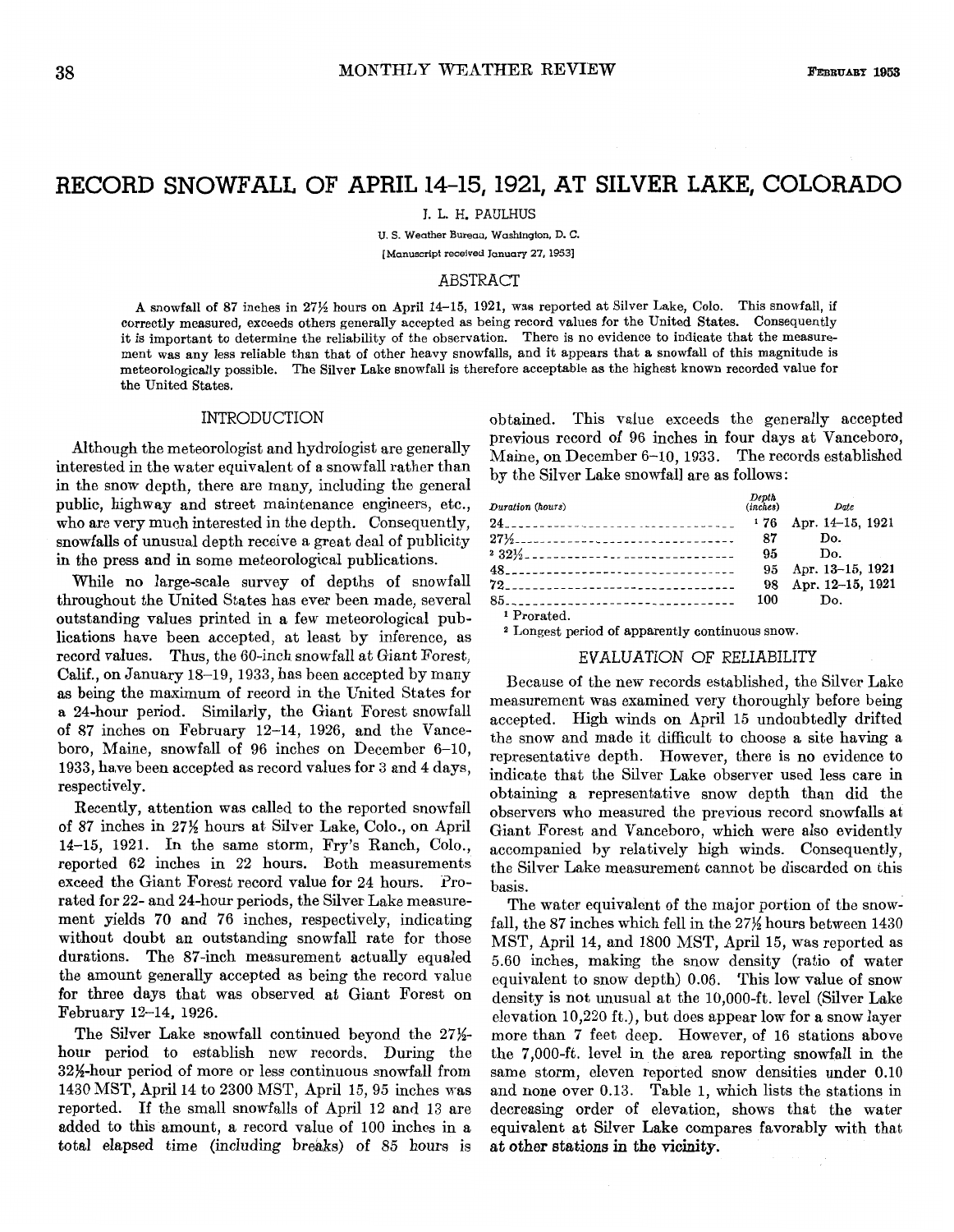| <b>TABLE 1.</b> —Snow density at stations above the 7,000-ft. level in |  |
|------------------------------------------------------------------------|--|
| $Apr. 14-15, 1921, Colorado storm$                                     |  |

| Lake Moraine<br>2.33<br>33<br>0.07<br>10, 265<br>95<br>.07<br>6.40<br>10.220<br>1.23<br>15<br>.08<br>10, 100<br>48<br>1.87<br>.04<br>9, 242<br>4.93<br>.10<br>50<br>9,000<br>Hartsell<br>1.34<br>17<br>.08<br>8,900<br>-----------------------------<br>Fremont Experiment Station<br>6.28<br>.13<br>49<br>8.850<br>24<br>1.92<br>.08<br>8,800<br>3.18<br>.06<br>8.560<br>49<br>3.77<br>52<br>.07<br>8.550<br>37<br>2.52<br>8,440<br>.07<br>48<br>8,380<br>3.00<br>.06<br>8,000<br>.08<br>48<br>3.86 | Station | Elevation<br>(f <sub>t</sub> ) | Snow<br>depth<br>(in.) | Water<br>equiv.<br>(in.) | Snow<br>density |
|------------------------------------------------------------------------------------------------------------------------------------------------------------------------------------------------------------------------------------------------------------------------------------------------------------------------------------------------------------------------------------------------------------------------------------------------------------------------------------------------------|---------|--------------------------------|------------------------|--------------------------|-----------------|
| 62<br>7,500<br>7.65<br>.12                                                                                                                                                                                                                                                                                                                                                                                                                                                                           |         | 7, 543                         | 48                     | 4.90                     | .10             |

Also, the Silver Lake storm precipitation is consistent with that of the stations in the region as shown by the totalstorm isohyetal map of figure 1 for the 36-hour period from 1100 MST, April 14 to 2300 MST, April 15, which embraces practically all the heavy precipitation for the entire storm.

For further confirmation of the Silver Lake precipitation, the amounts shown on the map of figure 1 were expressed in terms of percentage of the mean annual precipitation at the respective stations and plotted on the map



**FIGURE 1.-Total-storm isohyetal map for 36** hours **from 1100 MST, April 14 to** *2300* **MST, April 16, 1921.** 

of figure 2. This map indicates that the water equivalent at Silver Lake could be higher and still agree with that of other stations.

There is little doubt as to the meteorological possibility of the prorated water equivalent of 4.90 inches in 24 hours. Denver, about 40 miles southeast of Silver Lake, reported the following air and dewpoint temperatures and winds on April 14 and 15:

|  | $6AM$ Noon $6PM$                                                              |  |
|--|-------------------------------------------------------------------------------|--|
|  |                                                                               |  |
|  | $W2 \t\t N9 \t\t E15$                                                         |  |
|  | $36^{\circ} - 35^{\circ}$ $30^{\circ} - 29^{\circ}$ $28^{\circ} - 26^{\circ}$ |  |
|  | NE20 N33 NW24                                                                 |  |

Taking 32° F. as a conservative estimate of the mean dewpoint from noon to noon at Denver (elev. 5,283 ft.) and assuming a pseudo-adiabatic saturated atmosphere with sea level at 1000 mb., a mean dewpoint of 15° F. is obtained for the 24-hour period at Silver Lake (elev. 10,220 ft.), which is only about 3 miles east of the Continental Divide. The mean east-west slope of the area in the vicinity of the station is about 2,500 ft. in 5 miles, or roughly 10 percent. The vertical component of a horizontal onslope wind of 30 m. p. h., another conservative estimate for the 10,000-ft. level in a storm situation, is **3** m. p. h., or 1.3 m. p. s.



**FIQURE 2.-Isopleths of total-storm precipitation of** figure **1 expressed** in **percentage of mean annual precipitation.**